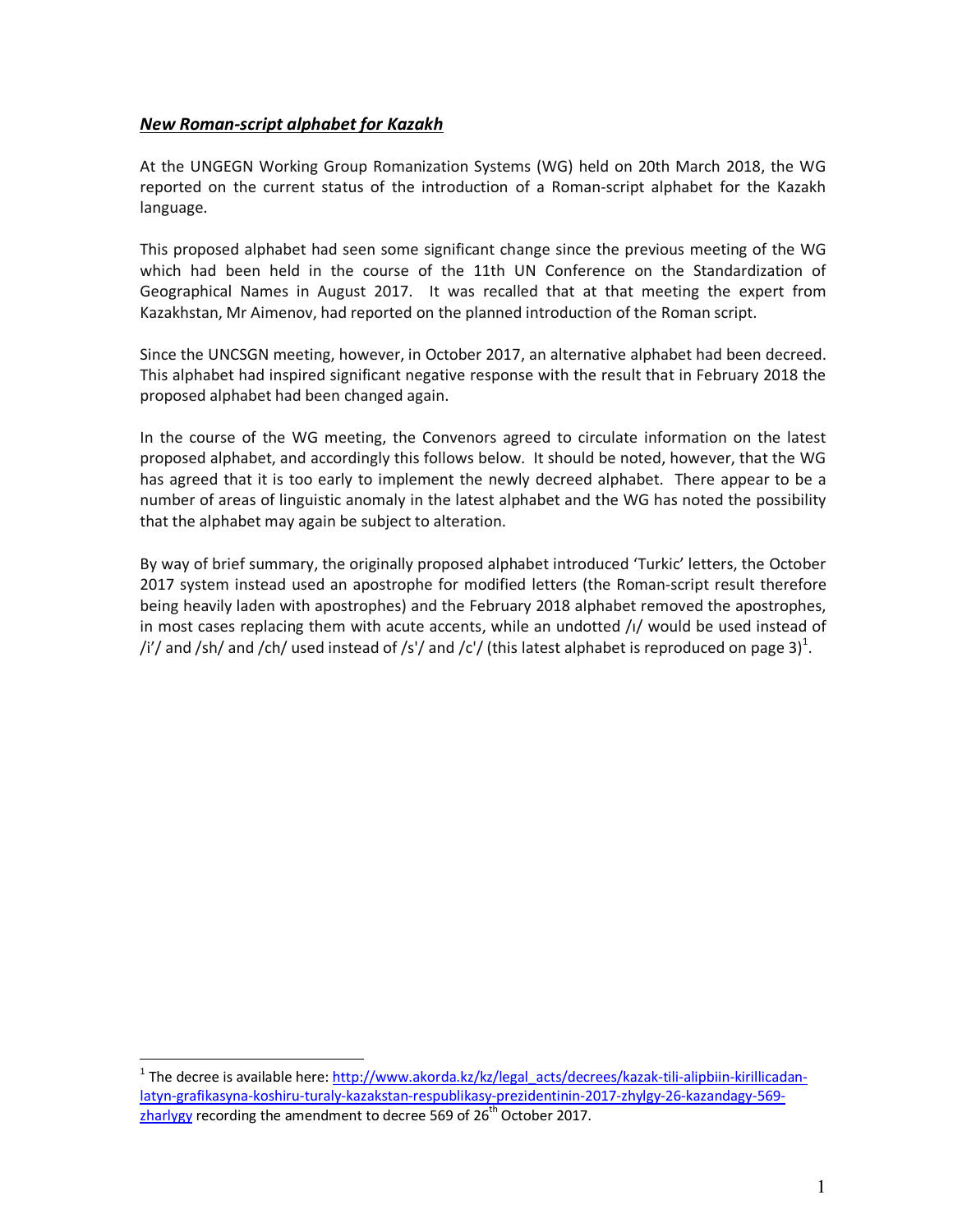| <b>Kazakh</b> |                       | <b>Kazakh Latin</b><br>former | <b>Kazakh Latin</b><br>October 2017 | <b>Kazakh Latin</b><br>February 2018 |
|---------------|-----------------------|-------------------------------|-------------------------------------|--------------------------------------|
| $\Theta$      | $\Theta$              | ä                             | a'                                  | á                                    |
| $\mathsf{f}$  | F                     | ğ                             | $\mathsf{g}'$                       | ģ                                    |
| N             | И                     | ï                             | i'                                  | I.                                   |
| Й             | й                     | y                             | i'                                  | ı                                    |
| ң             | ң                     | ñ                             | n'                                  | ń                                    |
| $\Theta$      | $\boldsymbol{\Theta}$ | ö                             | $\mathbf{o}'$                       | ó                                    |
| У             | у                     | W                             | y'                                  | ý                                    |
| Y             | γ                     | ü                             | u'                                  | ú                                    |
| X             | $\pmb{\mathsf{X}}$    | X                             | h                                   | h                                    |
| Ч             | Ч                     | Ç                             | $\mathsf{C}'$                       | ch                                   |
| Ш             | Ш                     | Ş                             | $\mathsf{s}'$                       | sh                                   |
| Ы             | Ы                     | L                             | y                                   | y                                    |

*Table indicating differences between the Turkic-style alphabet utilised until 2017, that approved by President Nazarbayev, October 2017, and the amended version of February 2018* 

*Additionally, the previous version included Roman script forms for the Cyrillic characters щ (şş); э (e) and ц (c). These do not appear in the new tabulation.* 

A screenshot from the newspaper **Argalyg Habary<sup>2</sup>** reporting on the story of the release of the new alphabet on 21st February, with the amendments reflecting the altered form made impressively quickly, looks like this:

> Elbasy «Qazaq tili alipbiin kırıllısadan latyn grafikasyna koshiry tyraly» Qazaqstan Respyblikasy Prezidentinin 2017 jylgy 26 qazandagy Nº569 Jarlygyna ozgeris engizdi. Bul tyraly Qamshy.kz aqparat agenttigi Aqordanyn baspasoz qyzmetine silteme jasap habarlaidy.

> «Qazaq tili alipbıin kırıllısadan latyn grafikasyna koshiry tyraly» Qazaqstan Respyblıkasy Prezidentinin 2017 jylgy 26 qazandagy №569 Jarlygyna ozgeris engizy tyraly

## **QAYLY ETEMIN:**

1. «Qazaq tili alipbiin kırıllısadan latyn grafikasyna koshiry tyraly» Qazaqstan Respyblikasy Prezidentinin 2017 jylgy 26 qazandagy Nº569 Jarlygyna (Qazaqstan Respyblikasy PUAJ-y, Nº 50-51-52, 326-qujat) mynadaı ozgeris engizilsin:

atalgan Jarlyqpen bekitilgen latyn grafıkasyna negizdelgen qazaq tili alipbii osy Jarlyqqa gosymshaga saikes jana redaksiada jazylsyn.

2. Osy Jarlyq jarıalangan kuninen bastap qoldanysqa engiziledi.

Qazaqstan Respyblikasynyn

Prezidenti

N.Nazarbaev

l.

<sup>&</sup>lt;sup>2</sup> http://latyn.qamshy.kz/